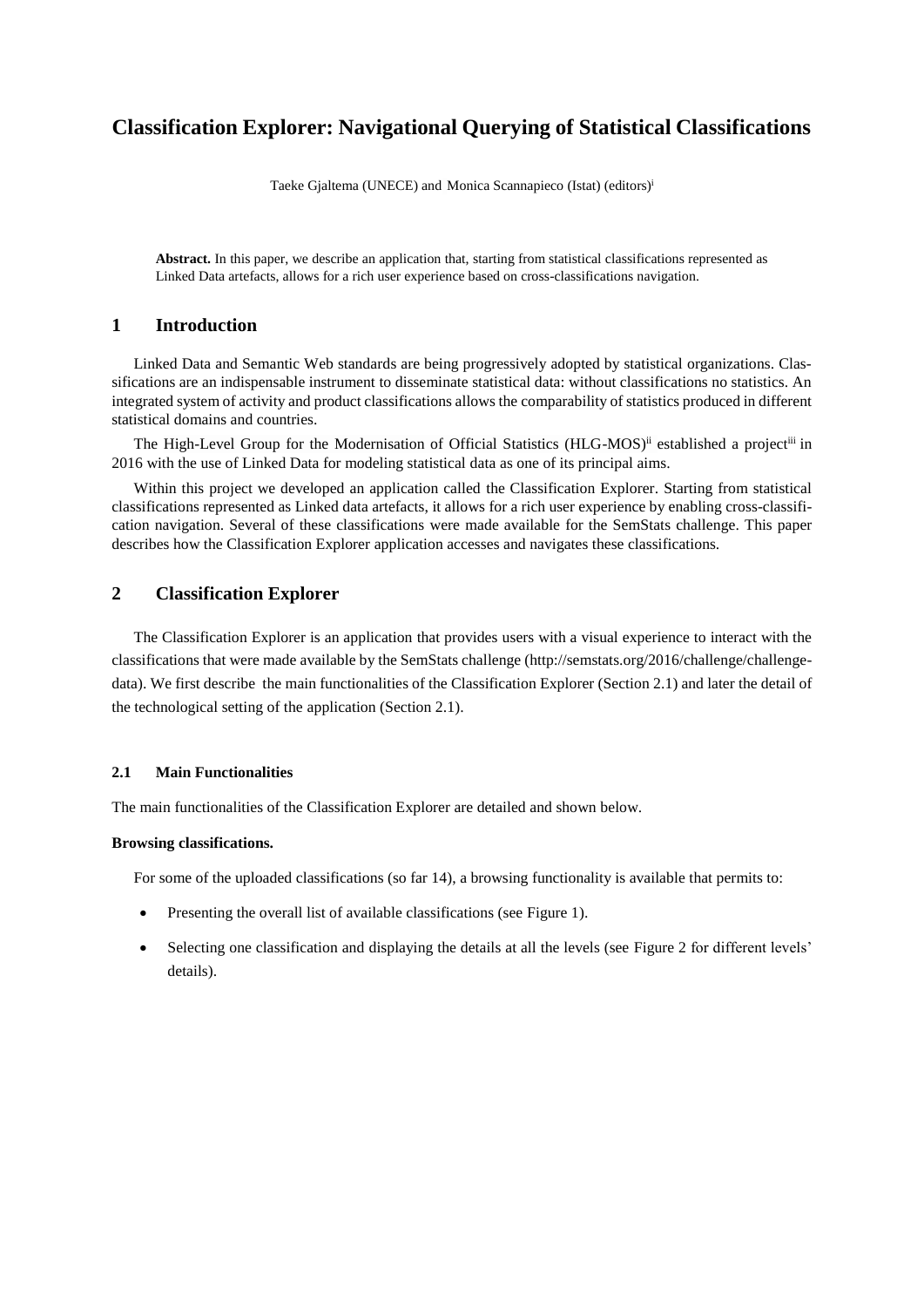### **Cross-navigating classifications.**

For some classifications, correspondence tables are available, thus permitting to pass from one classification to another. In particular, as shown in Figure 3, by selecting a specific activity of NACEiv classification, through the correspondence table with CPAv, it is it is possible to access all the products in CPA associated to the selected activity. The correspondence tables are defined at all levels of the classifications.

### **Search among classifications.**

The Classification Explorer also has a search function. Given a code of a classification item or a text to search, the functionality returns all the matching classification items for all the classification that are in the database. The results are grouped by each classification they belong to (see Figure 4).

#### **Classifications** • Versione 2007 della classificazione Ateco Central Product Classification, Ver.1.1 Central Product Classification, Ver.2 Central Product Classification, Ver.2.1 Classification des produits française - CPF rév. 2.1 International Standard Industrial Classification of All Economic Activities. Rev.3.1  $\ddot{\phantom{a}}$ International Standard Industrial Classification of All Economic Activities, Rev.4 Nomenclature d'activités française - NAF rév. 2 North American Industry Classification System (NAICS) 2012 Dutch Standaard Bedrijfsindeling (SBI) 2008  $\bullet$ Statistical Classification of Products by Activity, Version 2.1  $\bullet$ Statistical Classification of Products by Activity in the European Economic Community, 2008 version Statistical Classification of Economic Activities in the European Community, Rev. 1.1 (2002) Statistical Classification of Economic Activities in the European Community, Rev. 2 (2008)

*Figure 1: Overall list of available classifications*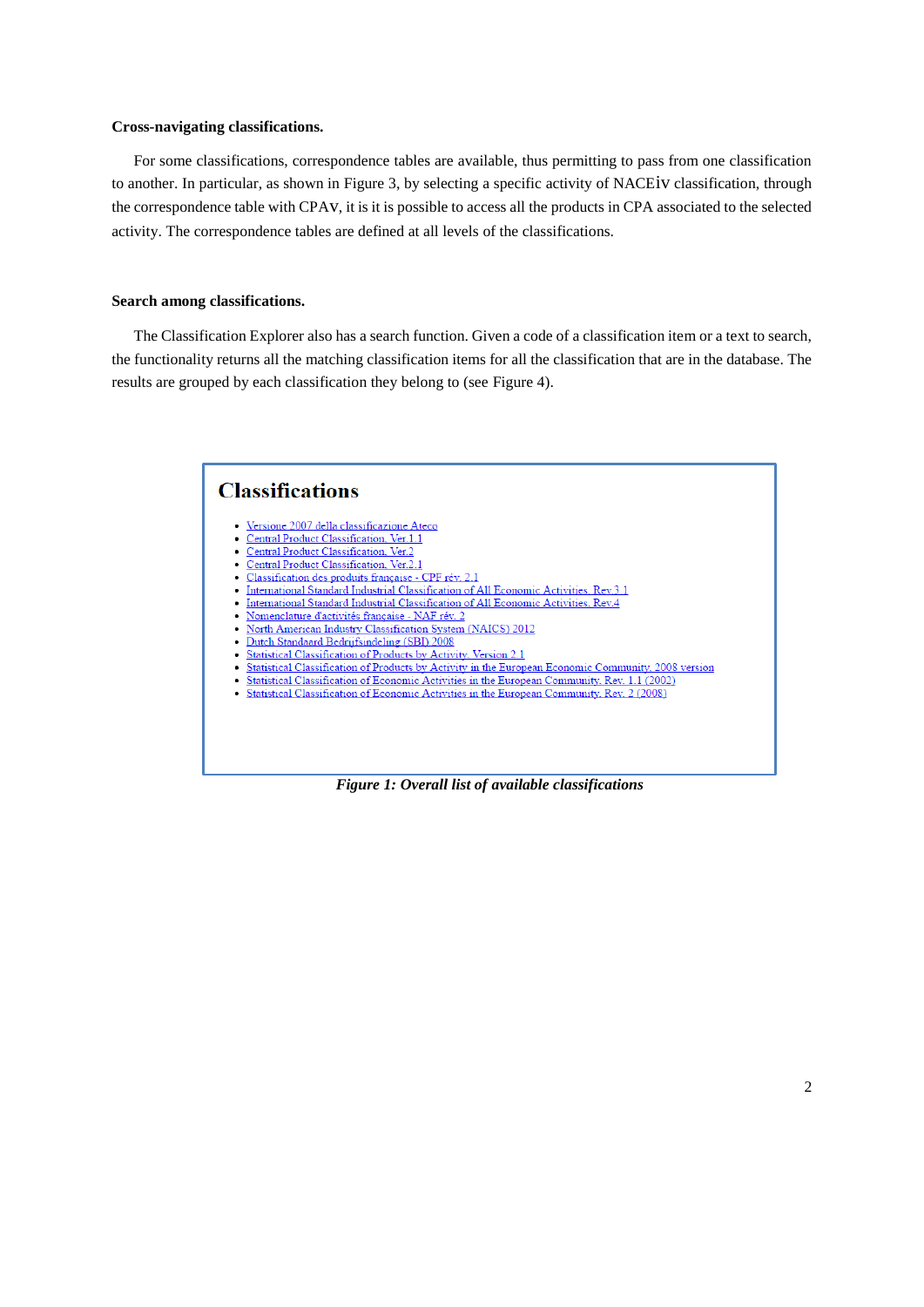

*Figure 2: First and second level detail of NACE Rev 2 Classification*

## **Export to CSV.**

In addition to the browsing and navigating functionalities illustrated above, the Classification Explorer also has an exporting functionality available. This functionality permits to export and download the displayed list of items in CSV format.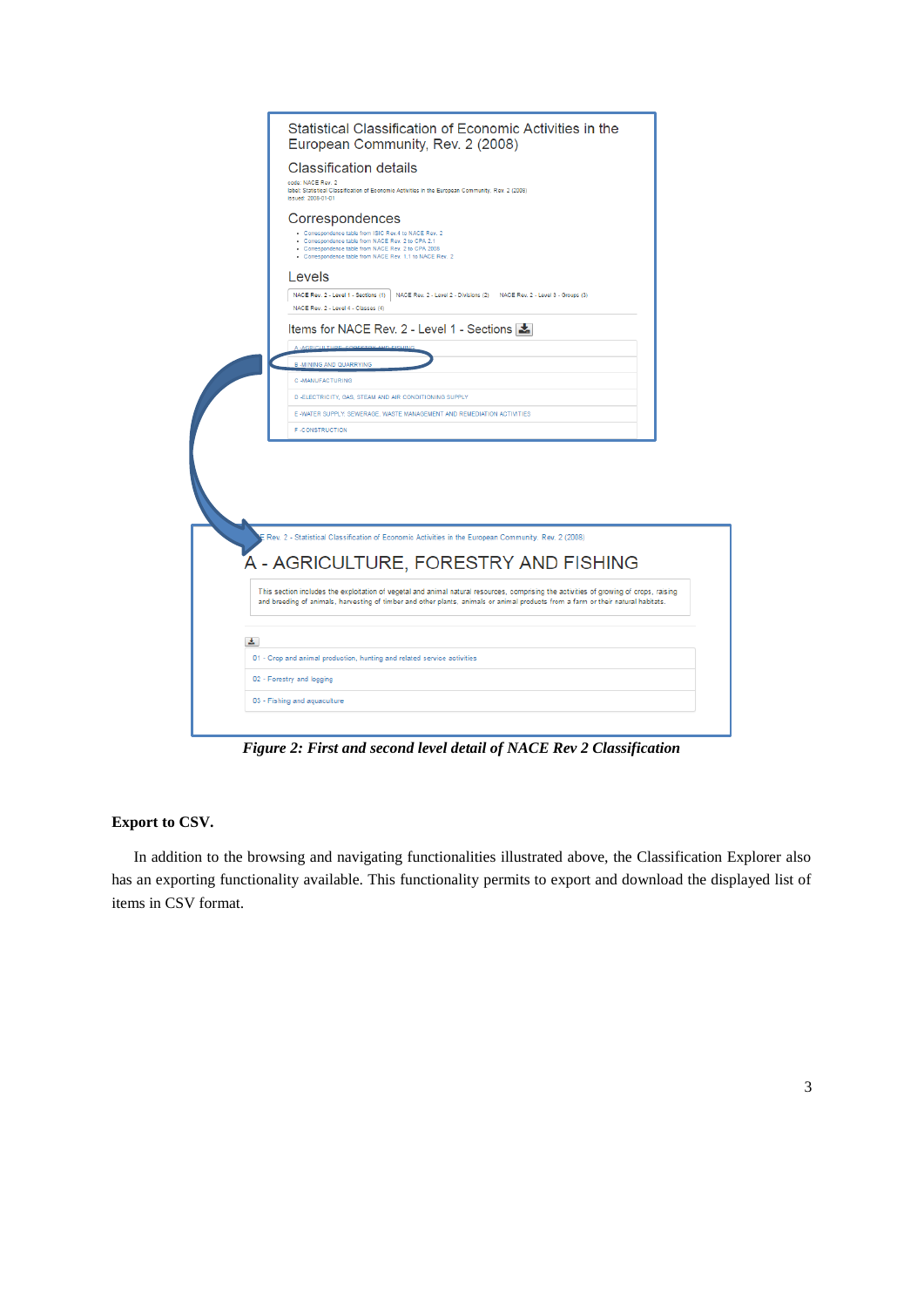

*Figure 3: Cross-classification navigation through the correspondence table between CPA and NACE*

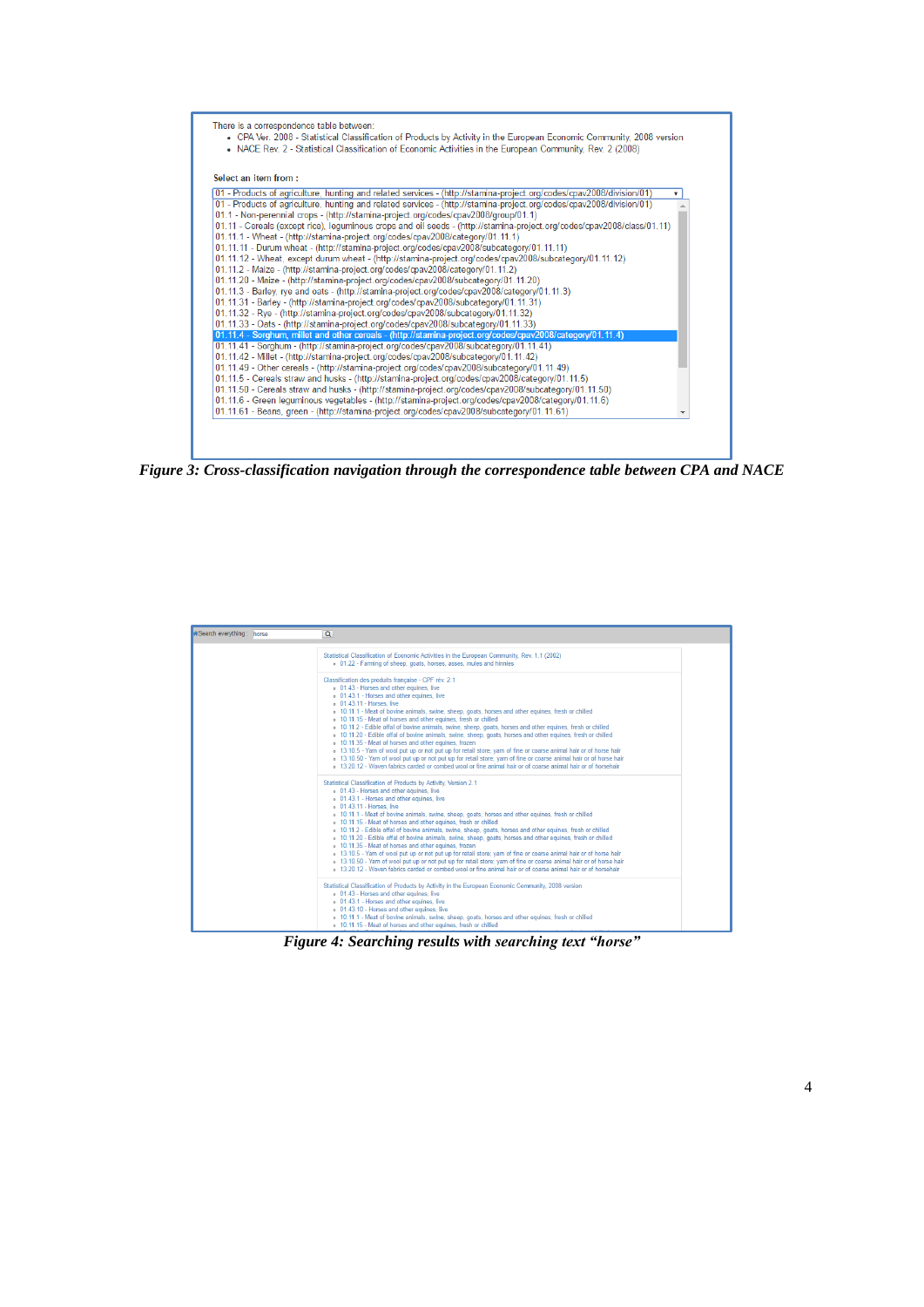#### **2.2 Technological Setting**

The Classification Explorer is a single-page browser app that communicates with an RDF triple store.

The client is a JavaScript application written using NodeJS [\(https://nodejs.org/en/](https://nodejs.org/en/)), ReactJS [\(https://github.com/reactjs\)](https://github.com/reactjs) for building user interfaces and Webpack [\(https://github.com/webpack/webpack\)](https://github.com/webpack/webpack), a tool to package, deploy and redeploy applications. The client is based on the React-Redux pattern [\(http://redux.js.org/\)](http://redux.js.org/) that manages the state of the application. As the application is single-page, the navigation is entirely done on the browser. React-router [\(https://github.com/reactjs/react-router\)](https://github.com/reactjs/react-router) takes care of updating the URL so that the user can refresh, resume later or share the page she/he is on. It fetches the data from a remote server, detailed in the next section, using SPARQL 1.1 queries over HTTP. Data are then stored locally and so they are accessed only once.

The server-side is an RDF triple store implemented with Stardog [\(http://stardog.com/\)](http://stardog.com/). The data made available within the SemStats challenge have been all uploaded to the triple store. These are RDF data, modelled according to several vocabularies, the principal of which is XKOS. In particular, the classifications are organized in a single database with a named graph for each specific classification version. Figure 5 shows the result of a query for retrieving all the graphs.

| <b>Query Panel</b>          |                                                              |
|-----------------------------|--------------------------------------------------------------|
| <b>E Show SPARQL Editor</b> |                                                              |
| 图 Results                   |                                                              |
| <b>SPAROL Results</b>       |                                                              |
| g                           |                                                              |
|                             | E http://stamina-project.org/graphs/cpav2-cpfr21             |
|                             | D http://stamina-project.org/graphs/cpav21                   |
|                             | B http://stamina-project.org/graphs/cpav2008                 |
|                             | D http://stamina-project.org/graphs/cpav2008-cpav21          |
|                             | <sup>D</sup> http://stamina-project.org/graphs/cpcv2         |
|                             | L'http://stamina-project.org/graphs/cpcv2-cpcv21             |
|                             | E http://stamina-project.org/graphs/cpcv11                   |
|                             | <sup>12</sup> http://stamina-project.org/graphs/cpcv11-cpcv2 |
|                             | <sup>12</sup> http://stamina-project.org/graphs/cpcv21       |
|                             | tz http://stamina-project.org/graphs/isicr4                  |
|                             | E http://stamina-project.org/graphs/isicr4-cpcv2             |

*Figure 5: List of the named graph in Stardog database*

# **3 Conclusions and Final Remarks**

The design and implementation of the Classification Explorer was driven by the idea that it is useful to have an integrated access to the various official classifications. Moreover, by exploiting the available correspondence tables, the Classification Explorer has the important advantage of enriching the user experience when accessing classifications by allowing a cross-navigation among them. The application code is available at: [https://github.com/UNECE/Classification-Explorer.](https://github.com/UNECE/Classification-Explorer)